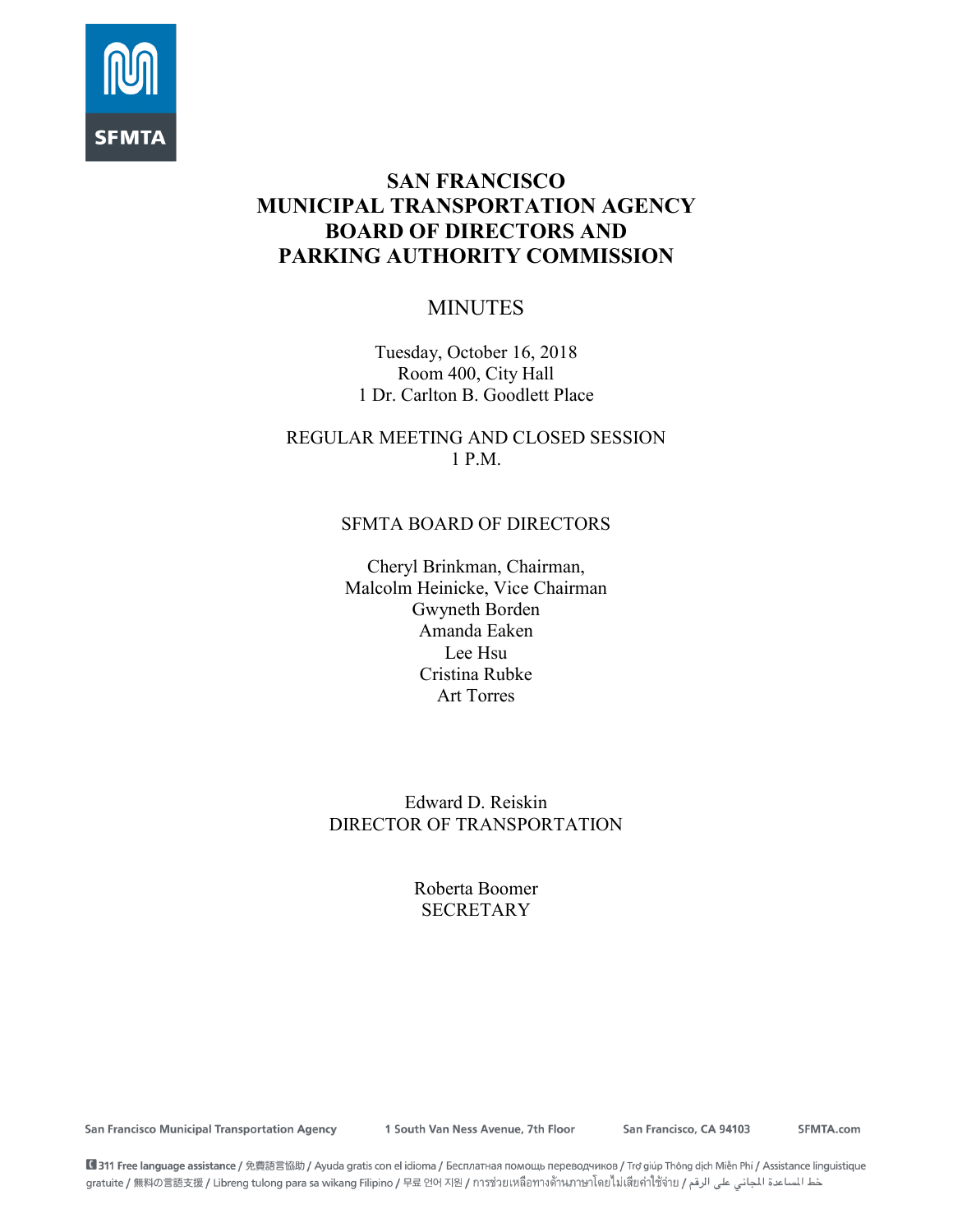## ORDER OF BUSINESS

# 1. Call to Order

Chairman Brinkman called the meeting to order at 1:06 p.m.

# 2. Roll Call

- Present: Cheryl Brinkman Gwyneth Borden Amanda Eaken Malcolm Heinicke Lee Hsu – absent at Roll Call Cristina Rubke Art Torres
- 3. Announcement of prohibition of sound producing devices during the meeting.

Chairman Brinkman announced that the ringing of and use of cell phones, pagers and similar soundproducing electronic devices are prohibited at the meeting. She advised that any person responsible for the ringing or use of a cell phone, pager, or other similar sound-producing electronic devices might be removed from the meeting. She also advised that cell phones that are set on "vibrate" cause microphone interference and requested that they be placed in the "off" position.

4. Approval of Minutes

On motion to approve the minutes of the September 18, 2018 Regular Meeting: unanimously approved (Hsu-absent).

5. Communications

Chairman Brinkman stated that the meeting would be adjourned in memory of Jerry Robbins and James **Milton** 

Chairman Brinkman stated that general public comment would be called after the regular agenda items and that she would call Items 12 and 13 together first, followed by Item 11.

Director Hsu arrived.

6. Introduction of New or Unfinished Business by Board Members

Director Borden requested information regarding the upcoming BART retrofit work and that work's impact on Muni. She also expressed interest in a direct shuttle from the Transbay Terminal to the **Mission District.**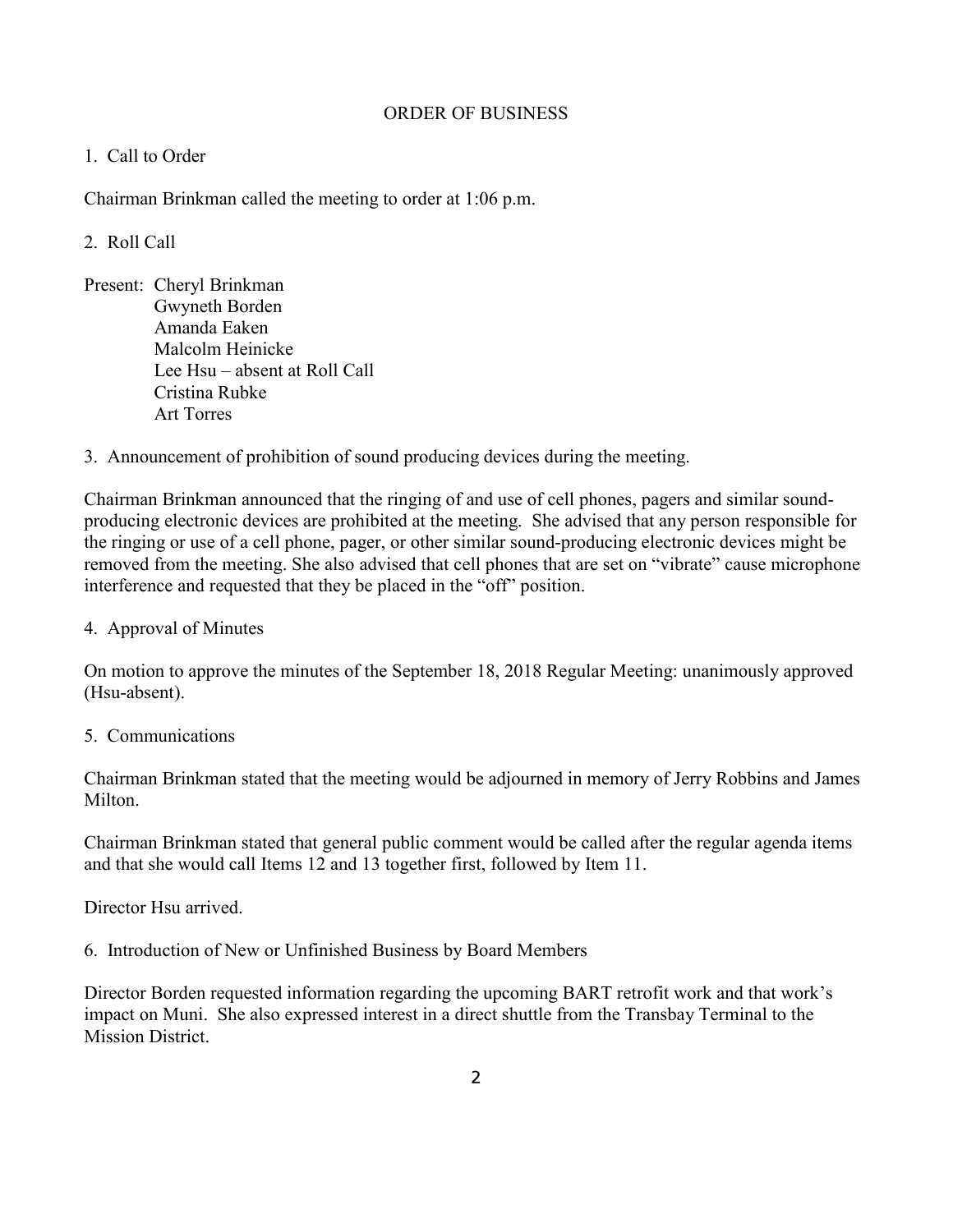Vice Chairman Heinicke requested a report to the Board regarding the new light rail vehicle seat configuration including a summary of feedback heard and recommendations. Director Reiskin stated that staff would provide an overview of the SFMTA's outreach efforts for the seat design.

7. Director's Report (For discussion only)

 -Special Recognition -Update on Vision Zero -Ongoing Activities

Tom Maguire, Director, Sustainable Streets recognized Frank Markowitz, Manager, Sustainable Streets.

Ed Reiskin, Director of Transportation discussed Trolley Dances, a Bayview Hunter's Point community open house and an open house for the Embarcadero Enhancement Project.

8. Citizens' Advisory Council Report

Neil Ballard, Council member, Citizens' Advisory Council, presented the recent recommendations including sidewalk parking, transit only lanes, and prohibiting right turns on Third Street. The CAC is concerned about seating on the new streetcars and harassment in the work environment at the SFMTA.

No public comment.

Chairman Brinkman recognized Supervisor Jane Kim and invited her to address the Board.

Supervisor Kim expressed appreciation for the SFMTA's support for the Howard, Sixth, and Taylor street projects. These are three of the most dangerous corridors in San Francisco. Improving the safety of these streets will vastly improve safety for everyone. She reviewed the incident rates on the streets and remembered several people who were killed on the streets. She expressed support for safety improvements, noting that the work isn't easy and there's a lot of conflict. It's important to prioritize people's lives over everything else.

9. Public Comment

Taylor Ahlgren discussed the launch of scooters. He is excited about having more two wheeled vehicles in the green lane. Some Latino friends have been part of the equity analysis for the proposals. He downloaded both scooter apps but said there was no way to access the low-income program for either company. It was a confusing process. The low-income program should be available on the first day. He is disappointed in the launch of the program.

Roan Kaffoun stated that someone requested a bike parking corral near their house. The response they got from staff was a request for more information and the staff person told the requestor about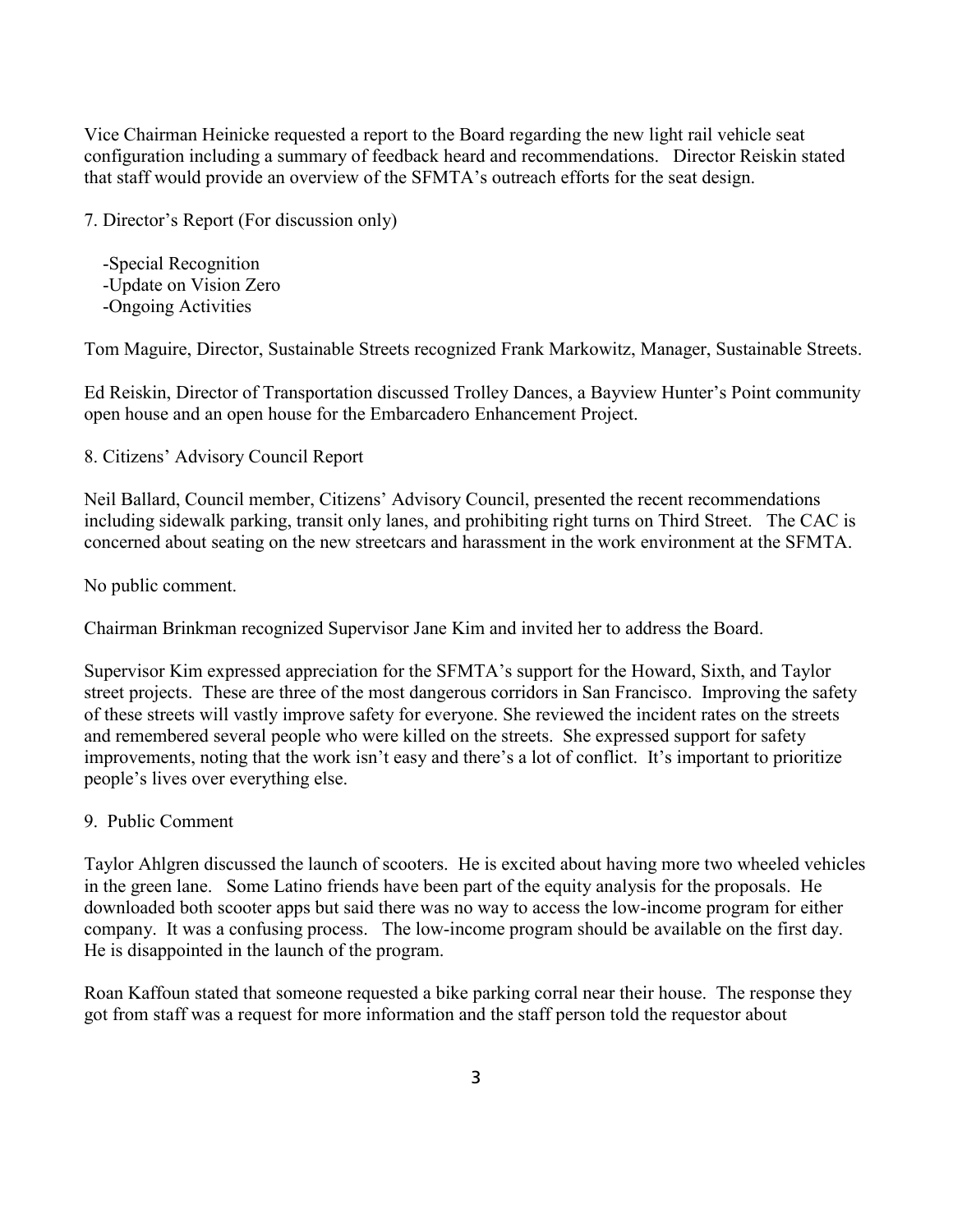restrictions for bike corrals. They were told they weren't going to be put in areas for single family residences.

Tariq Mehmood stated that when he spoke against former Taxi Director Hayashi, Mr. Heinicke told him not to talk. He should have some integrity. He gave her 64 pages of signatures from people opposed to the taxi proposals and sent the same information to the Board. The Board accepts liars.

THE FOLLOWING MATTERS BEFORE THE SAN FRANCISCO MUNICIPAL TRANSPORTATION AGENCY BOARD OF DIRECTORS ARE RECOMMENDED FOR ACTION AS STATED BY THE SFMTA DIRECTOR OF TRANSPORTATION OR CITY ATTORNEY WHERE APPLICABLE. EXPLANATORY DOCUMENTS FOR ALL CALENDAR ITEMS ARE AVAILABLE FOR REVIEW AT 1 SOUTH VAN NESS AVE. 7<sup>th</sup> FLOOR.

# CONSENT CALENDAR

10. All matters listed hereunder constitute a Consent Calendar, are considered to be routine by the San Francisco Municipal Transportation Agency Board of Directors and will be acted upon by a single vote. There will be no separate discussion of these items unless a member of the Board of Directors or the public so requests, in which event the matter shall be removed from the Consent Calendar and considered as a separate item.

(10.1) Requesting the Controller to allot funds and to draw warrants against such funds available or will be available in payment of the following claims against the SFMTA:

A. Cecilia Suarez vs. CCSF, Superior Ct. #CGC18563982 filed on 1/31/18 for \$90,000 (Explanatory documents include a resolution.)

RESOLUTION 181016-132

(10.2) Making environmental review findings and approving the following traffic modifications:

- A. ESTABLISH NO LEFT TURN Haight Street at Buchanan Street; and Buchanan Street at Haight Street.
- B. ESTABLISH RED ZONE Battery St., west side, from Pacific Avenue to 25 feet northerly.
- C. ESTABLISH RED ZONE Bush Street, south side, from Kearny Street to 25 feet westerly.
- D. ESTABLISH RED ZONE Jackson St., north side, from Kearny Street to 25 feet westerly.
- E. ESTABLISH RED ZONE Pacific Avenue, south side, from Stockton Street to 24 feet westerly; and Stockton Street, west side, from Pacific Avenue to 27 feet southerly
- F. ESTABLISH RED ZONE Battery Street, west side, from Washington Street to 24 feet northerly; Battery Street, east side, from Washington Street to 25 feet southerly; and Washington Street, south side, from Battery Street to 23 feet easterly
- G. ESTABLISH 2-HOUR PARKING, 9 AM TO 6 PM, MONDAY THROUGH SATURDAY Wisconsin Street, east side, from 17th Street to 16th Street
- H. ESTABLISH NO RIGHT TURN ON RED Cerritos Avenue, northbound, at Ocean Avenue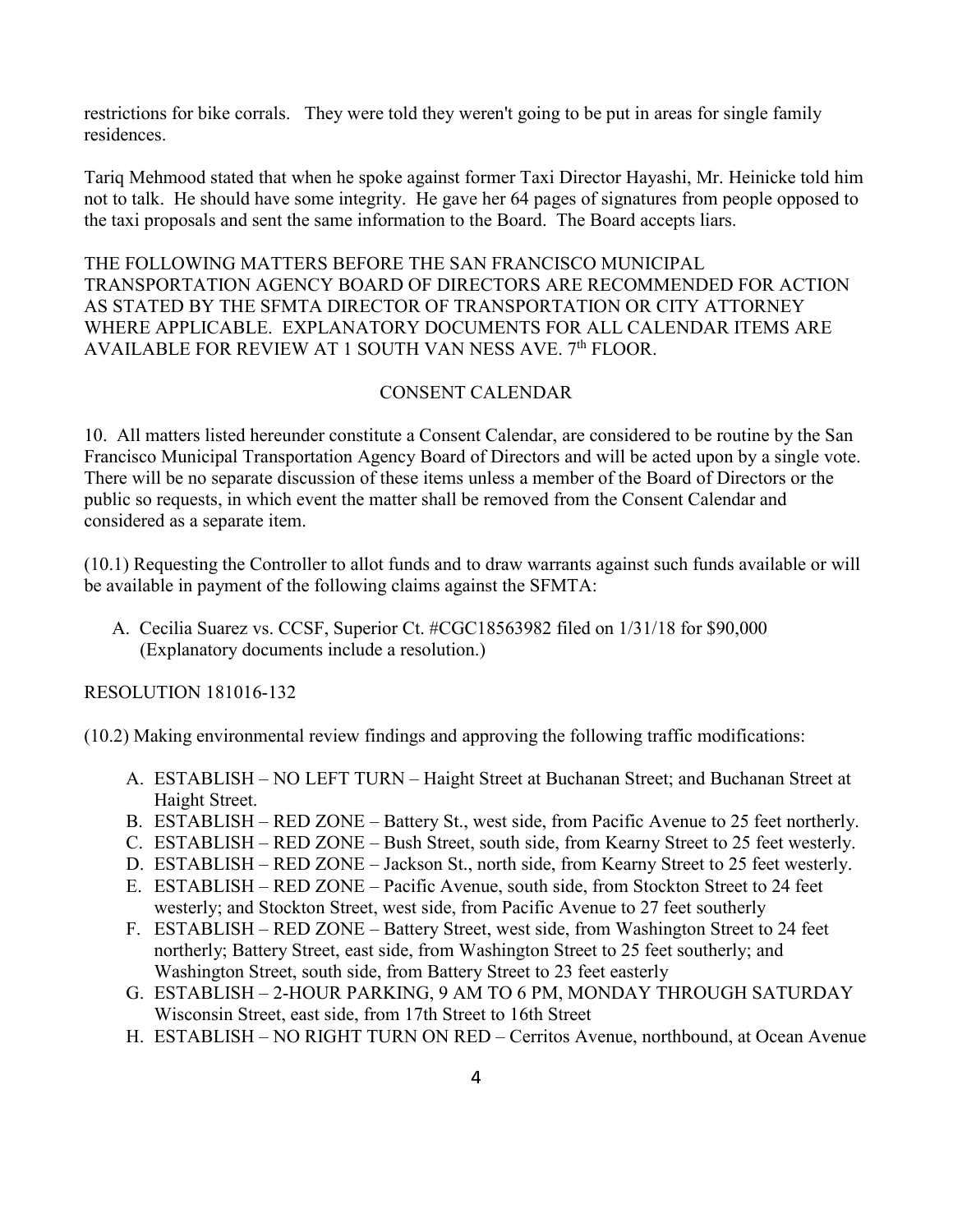Victoria Street, northbound, at Ocean Avenue.

- I. ESTABLISH STOP SIGN Borica Street, northbound, at Urbano Drive.
- J. ESTABLISH RED ZONE Williams Ave., north side, from Diana Street to 50 feet easterly.
- K. ESTABLISH RED ZONE Jessie Street western terminus, west of 10th Street.
- L. ESTABLISH RED ZONE Twin Peaks Blvd, east side, from Clayton St. to 64 feet southerly
- M. ESTABLISH TOW-AWAY, NO STOPPING ANYTIME Minna Street, south side, from 1st Street to 37 feet westerly; Minna Street, south side, from 93 feet to 221 feet west of 1st Street; Minna Street, south side, from 291 feet to 420 feet west of 1st Street; Minna Street, south side, from 537 west of 1st Street to 2nd Street; Natoma Street, north side, from 1st Street to 128 feet easterly; Natoma Street, north side, from 196 feet east of 1st Street to Fremont Street; Natoma Street, north side from 1st Street to 86 feet westerly; Natoma Street, north side from 128 feet west of 1st Street to 2nd Street; and 1st Street, east side, from Natoma Street to Howard Street.
- N. ESTABLISH ONE-WAY STREET Minna Street, eastbound, from 2nd Street to 1st Street.
- O. RESCIND ONE-WAY STREET ESTABLISH TWO-WAY STREET; Natoma Street, from 1st Street to 269 feet westerly; Natoma Street, from 704 feet west of 1st Street to 2nd St.
- P. ESTABLISH STOP SIGNS Alabama Street, northbound, at Precita Avenue (north); and Alabama Street, southbound, at Precita Avenue (south).
- Q. ESTABLISH RED ZONE Bryant Street, west side, from the south side property line of Alameda Street to 30 feet north of Alameda Street.
- R. ESTABLISH BUS ZONE Polk Street, west side, from 80 feet to 100 feet north of Lombard Street; and Polk Street, east side, from 80 feet to 100 feet south of Lombard Street. (Explanatory documents include a staff report and resolution. For every parking and traffic modification that received a categorical exemption, the proposed action is the Approval Action as defined by Chapter 31 of the San Francisco Administrative Code.)

## RESOLUTION 181016-133

On motion to approve:

ADOPTED: AYES – Borden, Brinkman, Eaken, Heinicke, Hsu, Rubke, and Torres

(10.3) Approving parking and traffic modifications on portions of  $7<sup>th</sup>$ , Berry, Channel, De Haro and King streets as follows:

- A. RESCIND 2-HOUR PARKING, 9 AM TO 9 PM, MONDAY THROUGH FRIDAY, SIGNS ONLY-ESTABLISH GENERAL METERED PARKING, NO TIME LIMIT, 9 AM TO 6 PM, MONDAY THROUGH SATURDAY, EXCEPT VEHICLES WITH AREA Y PERMITS, SIGNS ONLY - Berry Street, south side, 254 feet west of 7th Street to 300 feet west of 7th Street.
- B. ESTABLISH RESIDENTIAL PERMIT PARKING AREA Y, GENERAL METERED PARKING, NO TIME LIMIT, 9 AM TO 6 PM, MONDAY THROUGH SATURDAY, EXCEPT VEHICLES WITH AREA Y PERMITS, SIGNS ONLY- Berry Street, south side between De Haro Street and 429 feet easterly.
- C. ESTABLISH 4-HOUR PARKING, 9 AM TO 6 PM, MONDAY THROUGH SATURDAY-7th Street, west side, from King Street to Berry Street.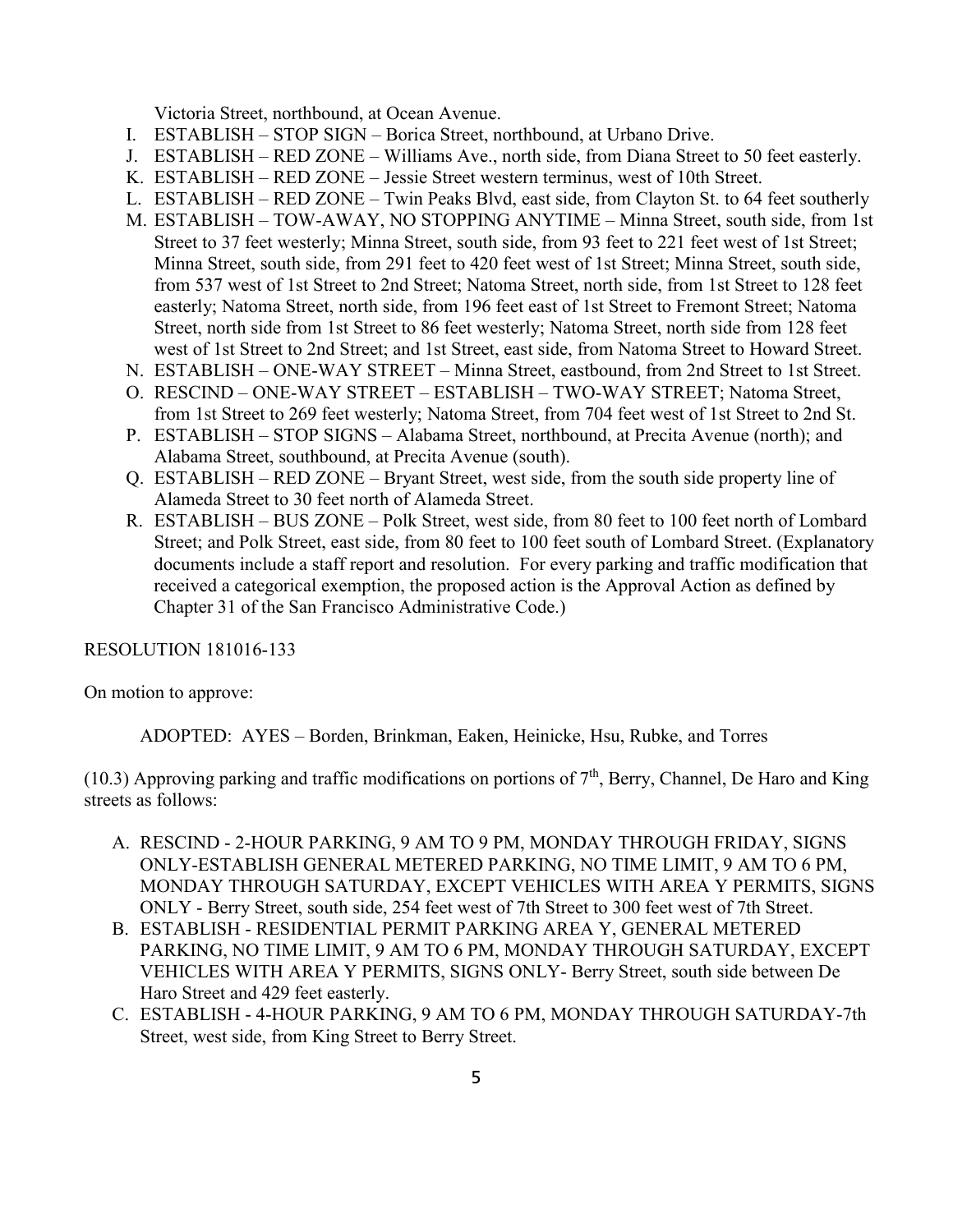D. ESTABLISH - GENERAL METERED PARKING, NO TIME LIMIT, 9 AM TO 6 PM, MONDAY THROUGH SATURDAY- 7th Street, west side, from Townsend Street to King Street; King Street, north side, from Division Street to 7th Street; De Haro Street, east side, from Berry Street to Division Street; Berry Street, north side, from De Haro Street to 430 feet easterly; Channel Street, south side, from 7th Street to Carolina Street. (Explanatory documents include a staff report and resolution. The proposed action is the Approval Action as defined by the S. F. Administrative Code Chapter 31.)

## RESOLUTION 181016-134

(10.4) Authorizes the Director to request the Metropolitan Transportation Commission program \$2,578,270 in Fiscal Year 2017 and 2018 Lifeline Transportation Program grant funds for the Expanding and Continuing Late Night Transit Service to Communities in Need project, and up to \$100,000 in Fiscal Years 2017 and 2018 LTP grant funds for SFMTA's Wheelchair-Accessible Taxi Incentive Program. (Explanatory documents include a staff report and resolution.)

# RESOLUTION 181016-135

(10.5) Affirming the SFMTA's FY2019 and FY2020 Operating Budget includes the City's portion of debt service payments for issuance of farebox revenue bonds and interim proposed financing by the Peninsula Corridor Joint Powers Board. (Explanatory documents include a staff report, resolution and letter.)

# RESOLUTION 181016-136

(10.6) Awarding Contract No. SFMTA-2018-28-1 for On-Site Collection Services to Accurate C&S Services, for drug and alcohol specimen collection services for the SFMTA Substance Abuse Program, in an amount not to exceed \$1,200,000, and for a five-year term. Explanatory documents include a staff report, resolution and contract.)

## RESOLUTION 181016-137

(10.7) Authorizing the Director of Transportation to issue a Request for Proposals for Contract No. SFMTA-2018-48: Armed and Unarmed Security Services, to provide security guard services for the SFMTA. Explanatory documents include a staff report, resolution and Request for Proposals.)

## RESOLUTION 181016-138

On motion to approve the Consent Calendar:

ADOPTED: AYES – Borden, Brinkman, Eaken, Heinicke, Hsu, Rubke, and Torres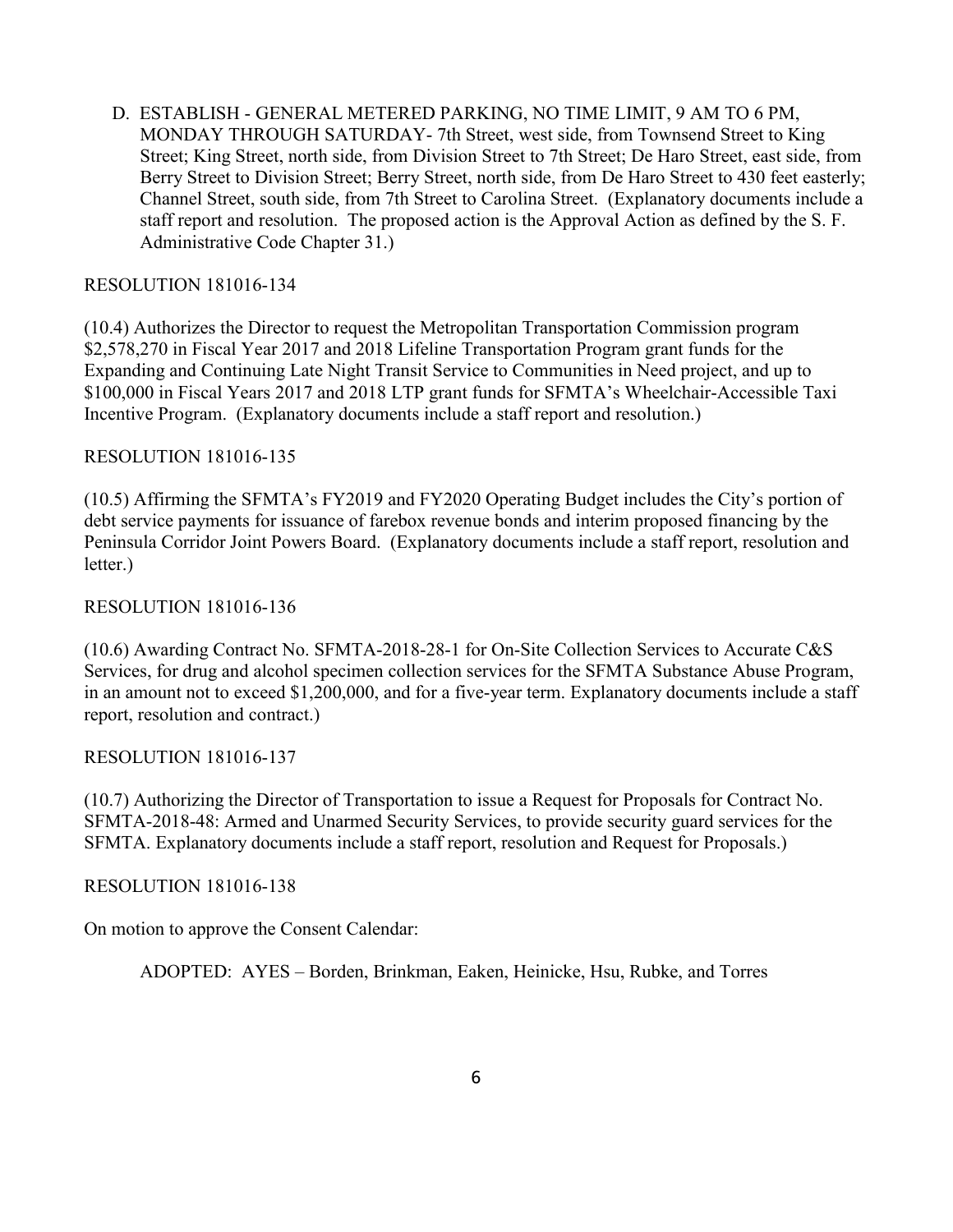### REGULAR CALENDAR

11. Approving a parking protected bikeway and parking and traffic modifications along Howard Street between 11<sup>th</sup> Street and 6<sup>th</sup> Street and along Folsom Street between 5<sup>th</sup> Street and 4<sup>th</sup> Street as follows:

- A. ESTABLISH CLASS IV PROTECTED BIKEWAY Howard Street, westbound, north side, from 6th Street to 11th Street; Folsom Street, eastbound, south side, from 5th Street to 4th Street
- B. RESCIND BUS ZONE Howard Street, north side, from 6th Street to 82 feet westerly; Folsom Street, south side, from 5th Street to 84 feet easterly
- C. ESTABLISH TRANSIT BOARDING ISLAND TOW-AWAY NO STOPPING ANYTIME Folsom Street, south side from 5 feet to 75 feet east of 5th Street
- D. ESTABLISH TOW-AWAY NO STOPPING ANYTIME Howard Street, north side, from 11th Street to 200 feet easterly; Howard Street, south side, from 11th Street to 142 feet easterly; Howard Street, north side, from 9th Street to 330 feet easterly; Howard Street, north side, from 7th Street to 228 feet easterly; Folsom Street, south side, from 4th Street to 193 feet westerly
- E. ESTABLISH TOW-AWAY NO PARKING ANYTIME Howard Street, north side, from 10th Street to 61 feet westerly; Howard Street, north side, from 10th Street to 40 feet easterly; Howard Street, north side, from Grace Street to 8 feet westerly; Howard Street, north side, from Grace Street to 25 feet easterly; Howard Street, north side, from Washburn Street to 62 feet westerly; Howard Street, north side, from Washburn Street to 23 feet easterly; Howard Street, south side, from Dore Street to 22 feet easterly; Howard Street, south side, from 9th Street to 29 feet easterly; Howard Street, north side, from 8th Street to 30 feet easterly; Howard Street, north side, from 178 feet to 231 feet east of 8th Street; Howard Street, north side, from 7th Street to 10 feet westerly; Howard Street, south side, from Rausch Street to 22 feet easterly; Howard Street, north side, from Russ Street to 67 feet westerly; Howard Street, north side, from Russ Street to 58 feet easterly; Howard Street, north side, from 6th Street to 15 feet westerly
- F. ESTABLISH RED ZONE Howard Street, north side, from 220 feet to 255 feet east of 11th Street; Howard Street, north side, from 360 feet to 385 feet east of 9th Street; Howard Street, north side, from 63 feet to 164 feet west of 8th Street; Howard Street, north side, from 68 feet to 84 feet east of 8th Street; Howard Street, north side, from 249 feet to 283 feet east of 8th Street; Howard Street, north side, from 321 feet to 355 feet east of 8th Street; Howard Street, north side, from 353 feet to 409 feet west of 7th Street; Howard Street, north side, from 100 feet to 203 feet west of 7th Street; Howard Street, north side, from 112 feet to 153 feet west of Russ Street; Howard Street, north side, from 29 feet to 67 feet west of Russ Street; Howard Street, north side, from 78 feet to 115 feet east of Russ Street; Howard Street, north side, from 114 feet to 192 feet west of 6th Street; Folsom Street, south side, from 70 feet to 145 feet east of 5th Street; Folsom Street, south side, from 311 feet to 381 feet west of 4th Street; Folsom Street, south side, from 233 feet to 271 feet west of 4th Street
- G. ESTABLISH BLUE ZONE Howard Street, north side, from 16 feet to 36 feet west of 9th Street; Howard Street, north side, from 15 feet to 35 feet west of 6th Street
- H. RESCIND METERED YELLOW ZONE, COMMERCIAL LOADING, 7AM TO 6PM, MONDAY THROUGH SATURDAY - Howard Street, south side, from 3 feet to 26 feet, east of Langton Street
- I. ESTABLISH METERED YELLOW ZONE, COMMERICAL LOADING, 9AM TO 6PM,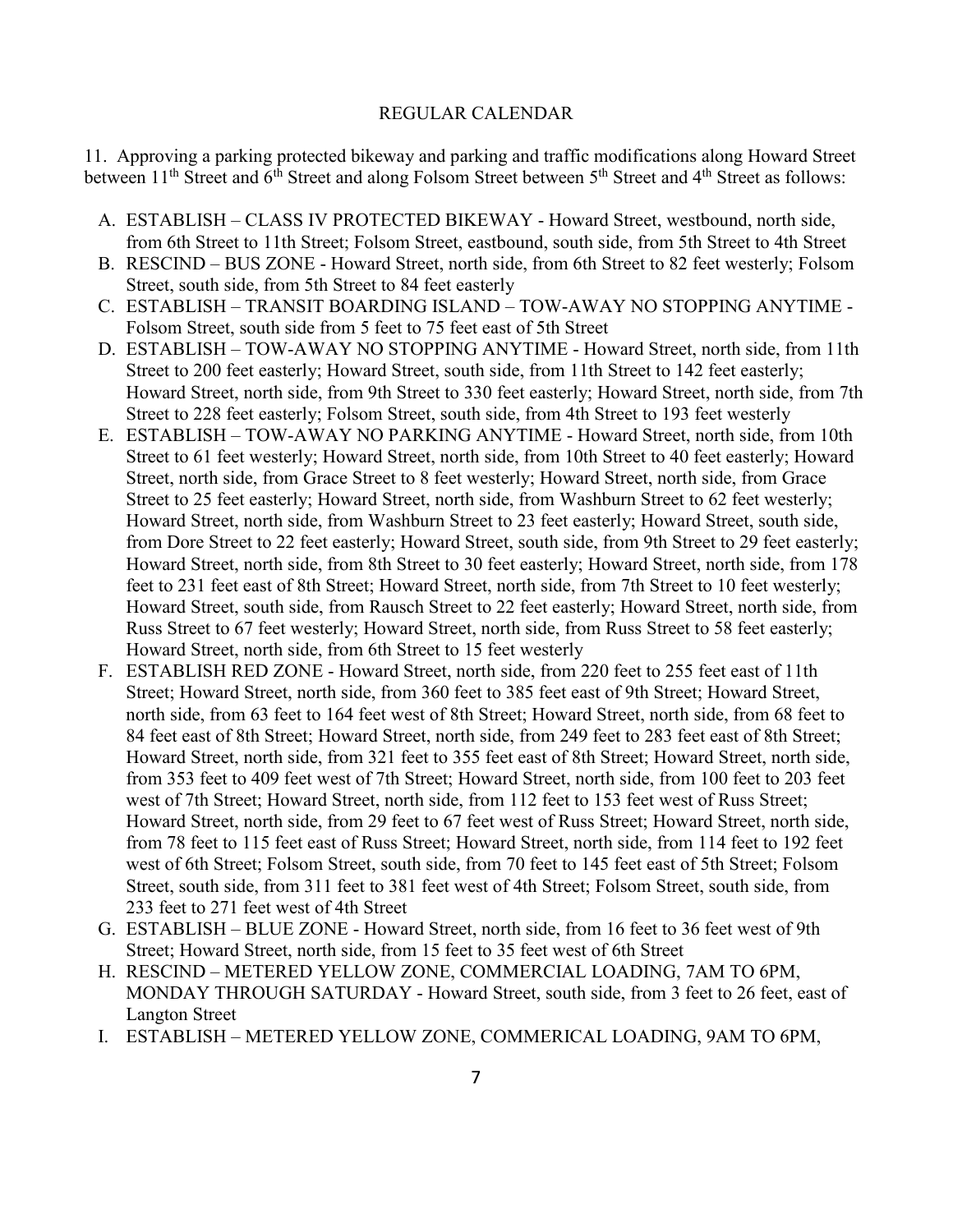MONDAY THROUGH SATURDAY - Howard Street, north side, from 83 feet to 155 feet west of 10th Street

- J. ESTABLISH METERED YELLOW ZONE, COMMERCIAL LOADING, 7AM TO 6PM, MONDAY THROUGH SATURDAY - Howard Street, north side, from 25 feet to 50 feet east of Grace Street; Howard Street, north side, from 23 feet to 77 feet east of Washburn Street; Howard Street, north side, from 164 feet to 184 feet west of 8th Street; Howard Street, north side, from 37 feet to 63 feet west of 8th Street; Howard Street, south side, from 157 feet to 197 feet west of 8th Street; Howard Street, north side, from 283 feet to 321 feet east of 8th Street; Howard Street, north side, from 355 feet to 376 feet east of 8th Street; Howard Street, north side, from 332 feet to 353 feet west of 7th Street; Howard Street, south side, from 41 feet to 63 feet west of Sumner Street; Howard Street, south side, from 27 feet to 47 feet east of Sumner Street; Howard Street, south side, from 22 feet to 42 feet east of Rausch Street; Howard Street, south side, from 4 feet to 22 feet west of Langton Street; Howard Street, south side, from 59 feet to 77 feet east of Langton Street; Howard Street, north side, from 228 feet to 252 feet east of 7th Street; Howard Street, north side, from 137 feet to 161 feet east of Russ Street; Howard Street, north side, from 182 feet to 202 feet east of Russ Street; Howard Street, south side, from 35 feet to 55 feet east of 7th Street; Howard Street, south side, from 4 feet to 30 feet west of Moss Street; Howard Street, south side, from 11 feet to 33 feet west of Harriet Street; Howard Street, south side, from 5 feet to 25 feet west of 6th Street; Folsom Street, south side, from 145 feet to 165 feet east of 5th Street
- K. ESTABLISH METERED YELLOW ZONE, 6-WHEEL COMMERCIAL LOADING, 7AM TO 6PM, MONDAY THROUGH SATURDAY - Howard Street, north side, from 10 feet to 40 feet west of 7th Street; Howard Street, north side, from 228 feet to 252 feet east of 7th Street; Howard Street, north side, from 75 feet to 114 feet west of 6th Street
- L. ESTABLISH METERED YELLOW ZONE, COMMERCIAL LOADING, 7AM TO 11PM, MONDAY THROUGH FRIDAY - Howard Street, south side, from 51 feet to 73 feet east of 9th St.
- M. ESTABLISH METERED GREEN ZONE, 15 MINUTES, 7AM TO 9PM, MONDAY THROUGH SATURDAY - Howard St., north side, from 200 feet to 220 feet east of 11th Street
- N. ESTABLISH METERED GREEN ZONE, 30 MINUTES, 7AM TO 9PM, MONDAY THROUGH SATURDAY - Howard Street, north side, from 397 feet to 418 feet east of 8th Street; Howard Street, north side, from 58 feet to 78 feet east of Russ Street
- O. RESCIND METERED MOTORCYCLE PARKING, 7AM TO 6PM, MONDAY THROUGH SATURDAY - Howard Street, north side, from 231 feet to 249 feet east of 8th Street
- P. ESTABLISH METERED MOTORCYCLE PARKING, 7AM TO 6PM, MONDAY THROUGH SATURDAY - 11th Street, east side, from 64 feet to 74 feet south of Natoma Street; Howard Street, south side, from 142 feet to 163 feet east of 11th Street; Howard Street, south side, from 270 feet to 290 feet east of 9th Street
- Q. RESCIND WHITE ZONE, PASSENGER LOADING, AT ALL TIMES Howard Street, north side, from 95 feet to 117 feet east of Russ Street; Folsom Street, south side, from 154 feet to 194 feet west of 4th Street
- R. ESTABLISH WHITE ZONE, PASSENGER LOADING, AT ALL TIMES Howard Street, north side, from 115 feet to 137 feet east of Russ Street; Folsom Street, south side, from 193 feet to 233 feet west of 4th Street
- S. ESTABLISH NO RIGHT TURN ON RED EXCEPT BICYCLES 5th Street, northbound at Folsom Street. (Explanatory documents include a staff report, resolution, map and graphics.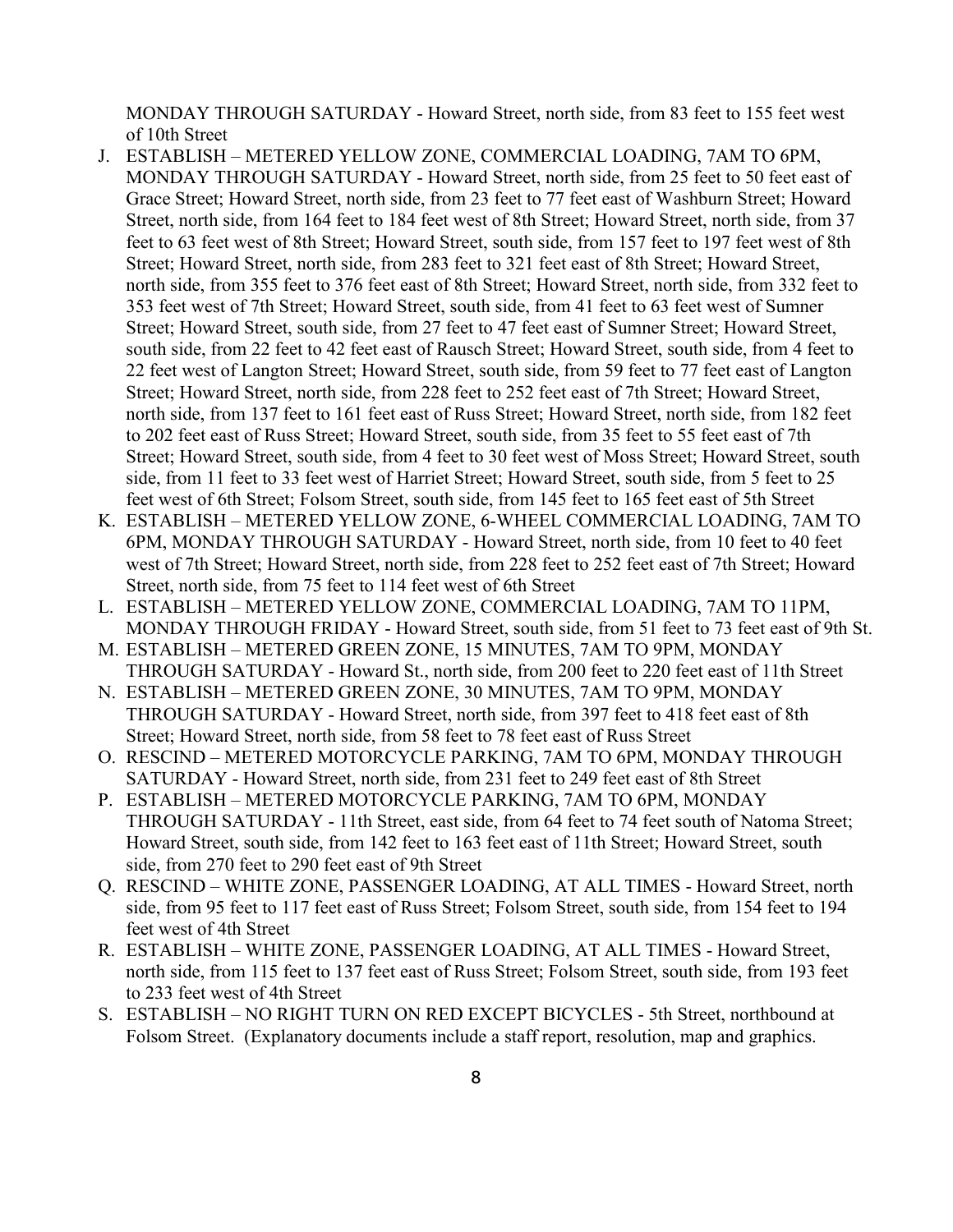The proposed action is the Approval Action as defined by Chapter 31 of the San Francisco Administrative Code.)

Paul Stanis, Engineer, Sustainable Streets, presented the item.

PUBLIC COMMENT:

Members of the public expressing support: Ron Kattouw, Charles Deffarges, Taylor Ahlgren, Jane Natoli, and Bryan Klofas

Members of the public expressing opposition: Justin Zuker

RESOLUTION 181016-139

On motion to approve:

ADOPTED: AYES – Borden, Brinkman, Eaken, Heinicke, Hsu, and Rubke

ABSENT - Torres

12. Making environmental findings and approving a parking protected bikeway and parking and traffic modifications along 6th Street between Market Street and Brannan Street as part of the 6th Street Pedestrian Safety Project as follows:

- A. RESCIND PASSENGER LOADING ZONE, AT ALL TIMES 6th Street, east side, from 17 feet to 61 feet south of Market Street, 6th Street, east side, from 26 feet to 70 feet north of Minna Street, Minna Street, south side, from 6th Street to 80 feet westerly
- B. RESCIND PASSENGER LOADING ZONE, 7 AM TO 10 PM, DAILY 6th Street, east side, from 32 feet to 54 feet north of Jessie Street, 6th Street, west side, from 35 feet to 93 feet north of Mission Street
- C. RESCIND METERED YELLOW 6-WHEEL COMMERCIAL LOADING ZONE, 7 AM TO 6 PM, MONDAY THROUGH SATURDAY - 6th Street, west side, from 22 feet to 66 feet north of Minna Street
- D. RESCIND METERED YELLOW 6-WHEEL COMMERCIAL LOADING ZONE, 7 AM TO 6 PM, MONDAY THROUGH FRIDAY - 6th Street, east side, from 61 feet to 103 feet south of Market Street, 6th Street, east side, from 22 feet to 44 feet south of Jessie Street, 6th Street, west side, from 12 feet to 56 feet north of Stevenson Street
- E. RESCIND METERED YELLOW 6-WHEEL COMMERCIAL LOADING ZONE, 7 AM TO 11 AM, MONDAY THROUGH FRIDAY - 6th Street, east side, from 15 feet to 61 feet north of Natoma Street
- F. RESCIND METERED YELLOW COMMERCIAL LOADING ZONE, 7 AM TO 6 PM, MONDAY THROUGH SATURDAY - 6th Street, east side, from 23 feet to 49 feet south of Stevenson Street, 6th Street, west side, from 12 feet to 53 feet south of Natoma Street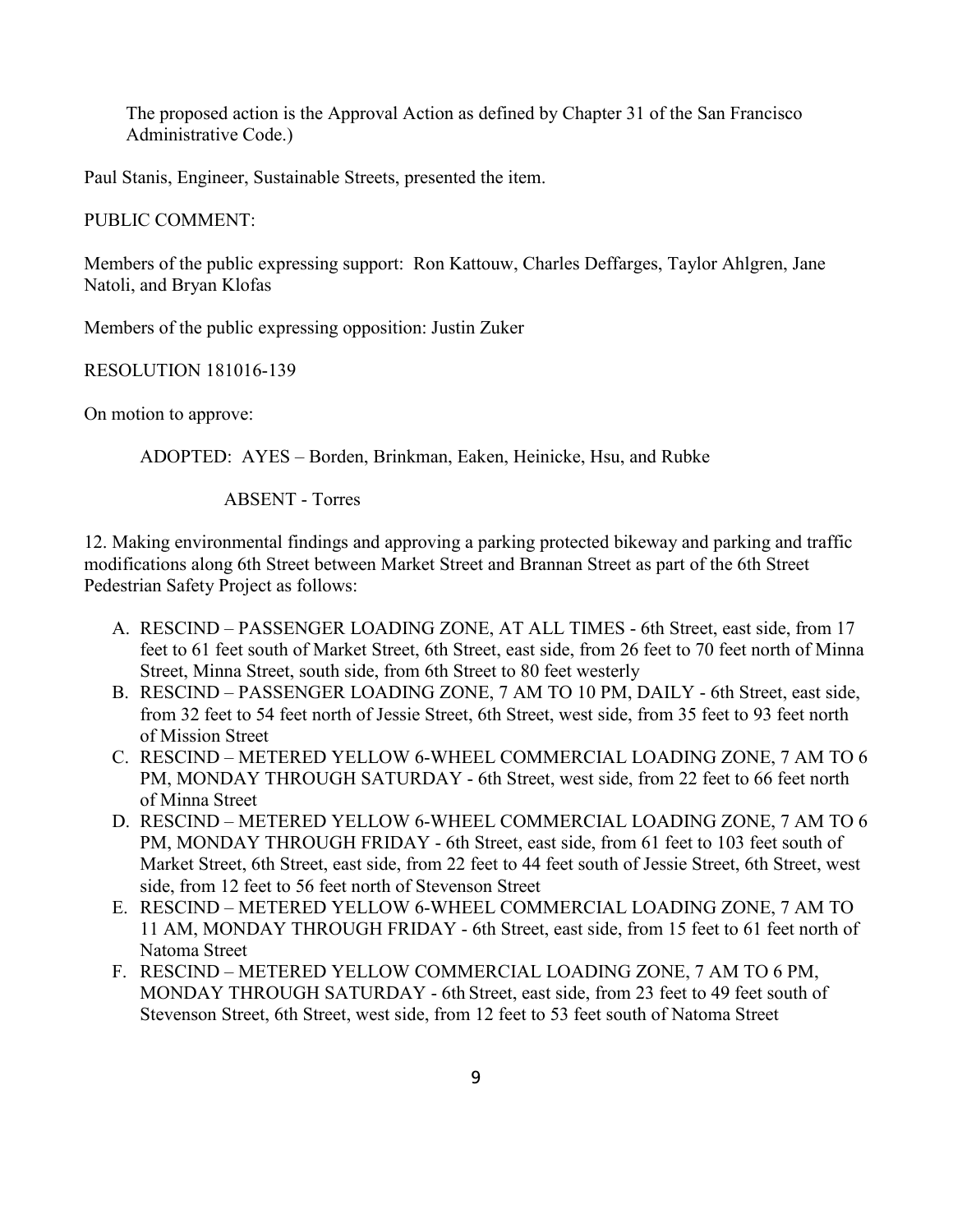- G. RESCIND METERED YELLOW COMMERCIAL LOADING ZONE, 7 AM TO 6 PM, MONDAY THROUGH FRIDAY - 6th Street, east side, from 44 feet to 90 feet south of Jessie Street, 6th Street, east side, from 22 feet to 91 feet south of Mission Street, 6th Street, west side, from 56 feet to 100 feet north of Stevenson Street, 6th Street, west side from 5 feet to 89 feet south of Stevenson Street, 6th Street, west side, from 27 feet to 45 feet north of Jessie Street, 6th Street, west side, from 44 feet to 67 feet south of Jessie Street
- H. RESCIND METERED YELLOW COMMERCIAL LOADING ZONE, 7 AM TO 11 AM, MONDAY THROUGH FRIDAY - 6th St., east side, from 38 feet to 78 feet south of Minna St.
- I. RESCIND SHORT TERM PARKING, 30 MINUTE LIMIT Bryant Street, north side, from 3 feet to 89 feet west of 6th Street
- J. RESCIND BLUE ZONE, DISABLED PARKING ONLY, AT ALL TIMES 6th Street, west side, from Jessie Street to 21 feet southerly, Stevenson Street, south side, from 9.5 feet to 28 feet east of 6th Street
- K. RESCIND TOW AWAY NO STOPPING ANYTIME EXCEPT MARKED POLICE VEHICLES - 6th Street, west side, from 21 feet to 44 feet south of Jessie Street
- L. RESCIND NO LEFT TURN, 7 AM TO 7 PM EXCEPT SATURDAY AND SUNDAY, EXCEPT MUNI - 6th Street, northbound, at Mission Street
- M. RESCIND NO LEFT TURN, 7 AM TO 7 PM EXCEPT SATURDAY AND SUNDAY 6th Street, northbound, at Howard Street
- N. RESCIND TOW-AWAY NO STOPPING, 7 AM TO 9 AM AND 3 PM TO 7 PM, MONDAY THROUGH FRIDAY - 6th Street, both sides, from Folsom Street to Brannan Street, 6th Street west side, from Howard Street to Folsom Street
- O. ESTABLISH TOW AWAY NO STOPPING ANYTIME, ESTABLISH –6th Street, east side, from Market Street to 70 feet southerly, 6th Street, east side, from Stevenson Street to 30 feet northerly, 6th Street, east side, from Stevenson Street to 28 feet southerly, 6th Street, east side, from Jessie Street to 34 feet northerly, 6th Street, east side, from Jessie Street to 25 feet southerly, 6th Street, east side, from Mission Street to 20 feet northerly, 6th Street, east side, from Mission Street to 20 feet southerly, 6th Street, east side, from Minna Street to 26 feet northerly, 6th Street, east side, from Minna Street to 22 feet southerly, 6th Street, east side, from Natoma Street to 26 feet northerly, 6th Street, east side, from Natoma Street to 28 feet southerly, 6th Street, east side, from Howard Street to 23 feet northerly, Howard Street, north side, from 6th Street to 17 feet easterly, 6th Street, east side, from Howard Street to 36 feet southerly, 6th Street, east side, from Folsom Street to 42 feet northerly, 6th Street, east side, from Folsom Street to 50 feet southerly, Harrison Street, north side, from 6th Street to 24 feet easterly, Harrison Street, south side, from 6th Street to 27 feet easterly, 6th Street, west side, from Market Street to 70 feet southerly, 6th Street, west side, from Stevenson Street to 26 feet northerly, 6th Street, west side, from Stevenson Street to 35 feet southerly, 6th Street, west side, from Jessie Street to 25 feet northerly 6th Street, west side, from Jessie Street to 25 feet southerly, 6th Street, west side, from Mission Street to 20 feet northerly, 6th Street, west side, from Mission Street to 20 feet southerly, 6th Street, west side, from Minna Street to 30 feet northerly, 6th Street, west side, from Minna Street to 23 feet southerly, 6th Street, west side, from Natoma Street to 23 feet northerly, 6th Street, west side, from Natoma Street to 31 feet southerly, 6th Street, west side, from Howard Street to 35 feet southerly, 6th Street, west side, from Folsom Street to 25 feet northerly, 6th Street, west side, from Folsom to Street to 27 feet southerly, 6th Street, west side,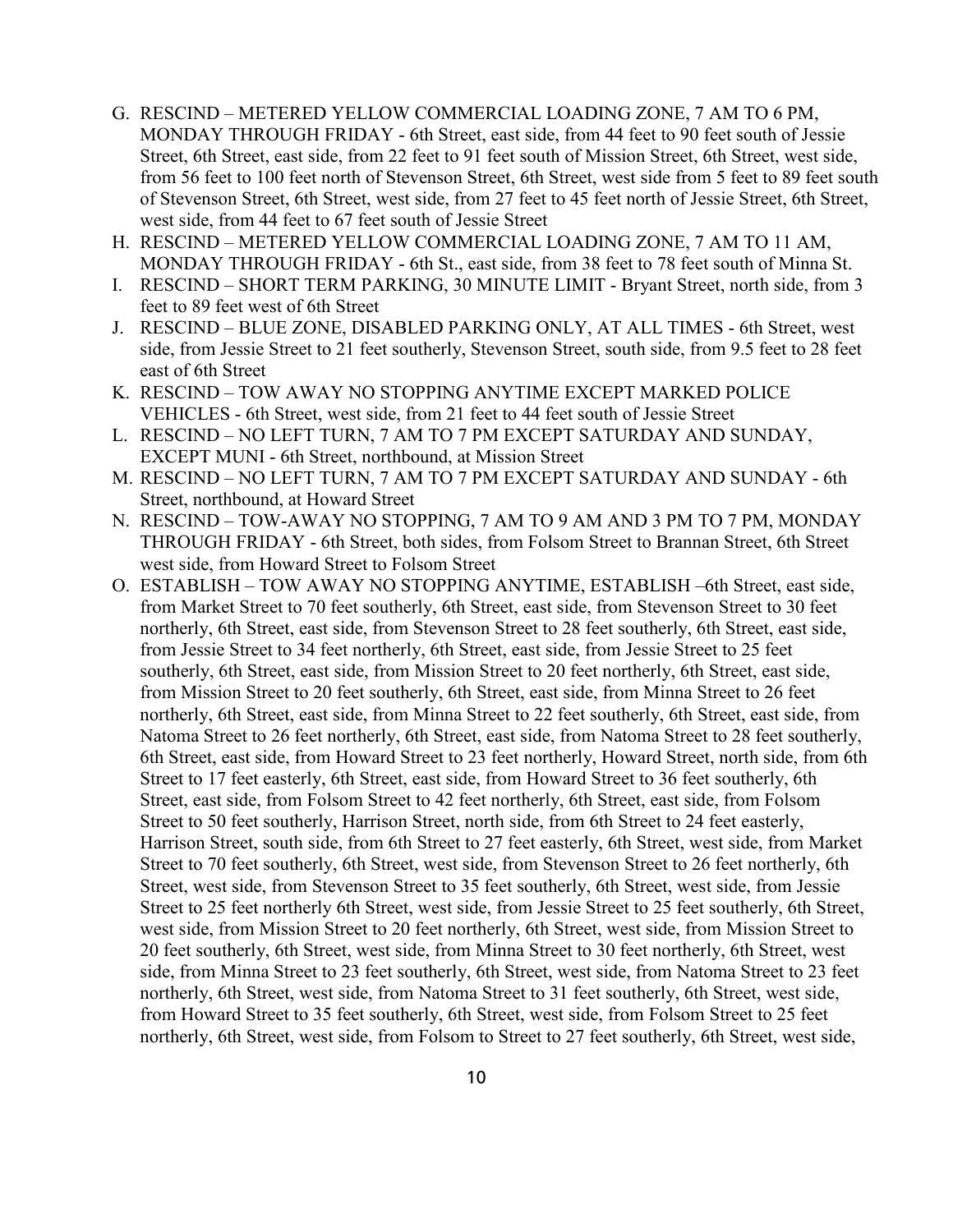from Harrison Street to 53 feet southerly, Harrison Street, south side, from 6th Street to 49 feet westerly

- P. ESTABLISH PASSENGER LOADING ZONE, AT ALL TIMES 6th Street, east side, from 30 feet to 74 feet north of Stevenson Street, 6th Street, east side, from 26 feet to 70 feet north of Minna Street
- Q. ESTABLISH PASSENGER LOADING ZONE, 7 AM TO 10 PM, DAILY 6th Street, east side, from 34 feet to 55 feet north of Jessie Street, 6th Street, west side, from 20 feet to 86 feet north of Mission Street
- R. ESTABLISH METERED YELLOW 6-WHEEL COMMERCIAL LOADING ZONE, 7 AM TO 6 PM, MONDAY THROUGH FRIDAY - 6th Street, east side, from 70 feet to 96 feet south of Market Street, 6th Street, east side, from 22 feet to 78 feet south of Minna Street, 6th Street, west side, from 26 feet to 93 feet north of Stevenson Street, 6th Street, west side, from 45 feet to 89 feet south of Mission Street
- S. ESTABLISH METERED YELLOW COMMERCIAL LOADING ZONE, 7 AM TO 6 PM, MONDAY THROUGH FRIDAY - 6th Street, east side, from 28 feet to 91 feet south of Stevenson Street, 6th Street, east side, from 25 feet to 85 feet south of Jessie Street, 6th Street, east side, from 20 feet to 90 feet south of Mission Street, 6th Street, west side, from 25 feet to 45 feet north of Jessie Street, 6th Street, west side, from 65 feet to 89 feet south of Stevenson Street, 6th Street, west side, from 47 feet to 73 feet south of Jessie Street, 6th Street, west side, from 30 feet to 74 feet north of Minna Street, 6th Street, west side, from 31 feet to 68 feet south of Natoma Street
- T. ESTABLISH SHORT TERM PARKING, 30 MINUTE LIMIT 6th Street, east side, from 30 feet to 75 feet north of Mission Street
- U. ESTABLISH BLUE ZONE, DISABLED PARKING ONLY, AT ALL TIMES 6th Street, east side, from 26 feet to 61 feet north of Natoma Street, 6th Street, west side, from 35 feet to 65 feet south of Stevenson Street, 6th Street, west side, from 20 feet to 45 feet south of Mission St.
- V. ESTABLISH TOW AWAY NO STOPPING ANYTIME EXCEPT MARKED POLICE VEHICLES - 6th Street, west side, from 25 feet to 47 feet south of Jessie Street
- W. ESTABLISH TOW AWAY NO PARKING ANYTIME Stevenson Street, south side, from 6th Street to 30 feet easterly, Jessie Street, south side, from 6th Street to 30 feet easterly, Minna Street, south side, from 6th Street to 30 feet easterly, Minna Street, south side, from 6th Street to 80 feet westerly, Natoma Street, south side from 6th Street to 30 feet easterly, Natoma Street, north side, from 6th Street to 30 feet westerly
- X. ESTABLISH TOW AWAY NO STOPPING ANYTIME 6th Street, west side, from 45 feet to 61 feet north of Jessie Street, 6th Street, east side, from 20 feet to 30 feet north of Mission Street, 6th Street, east side, from 61 feet to 77 feet north of Natoma Street, 6th Street, west side, from Howard Street to 80 feet northerly, 6th Street, west side, from Harrison Street to 125 feet northerly, 6th Street, east side, from Harrison Street to Ahern Way, 6th Street, east side, from Bryant Street to 125 feet southerly, Bryant Street, north side, from 6th Street to 89 feet westerly, 6th Street, west side, from Brannan Street to 125 feet northerly
- Y. ESTABLISH NO LEFT TURN 6th Street, southbound, at Jessie Street, 6th Street, southbound, at Natoma Street
- Z. ESTABLISH NO LEFT TURN, 6 AM TO 10 PM, DAILY 6th Street, southbound, at Stevenson Street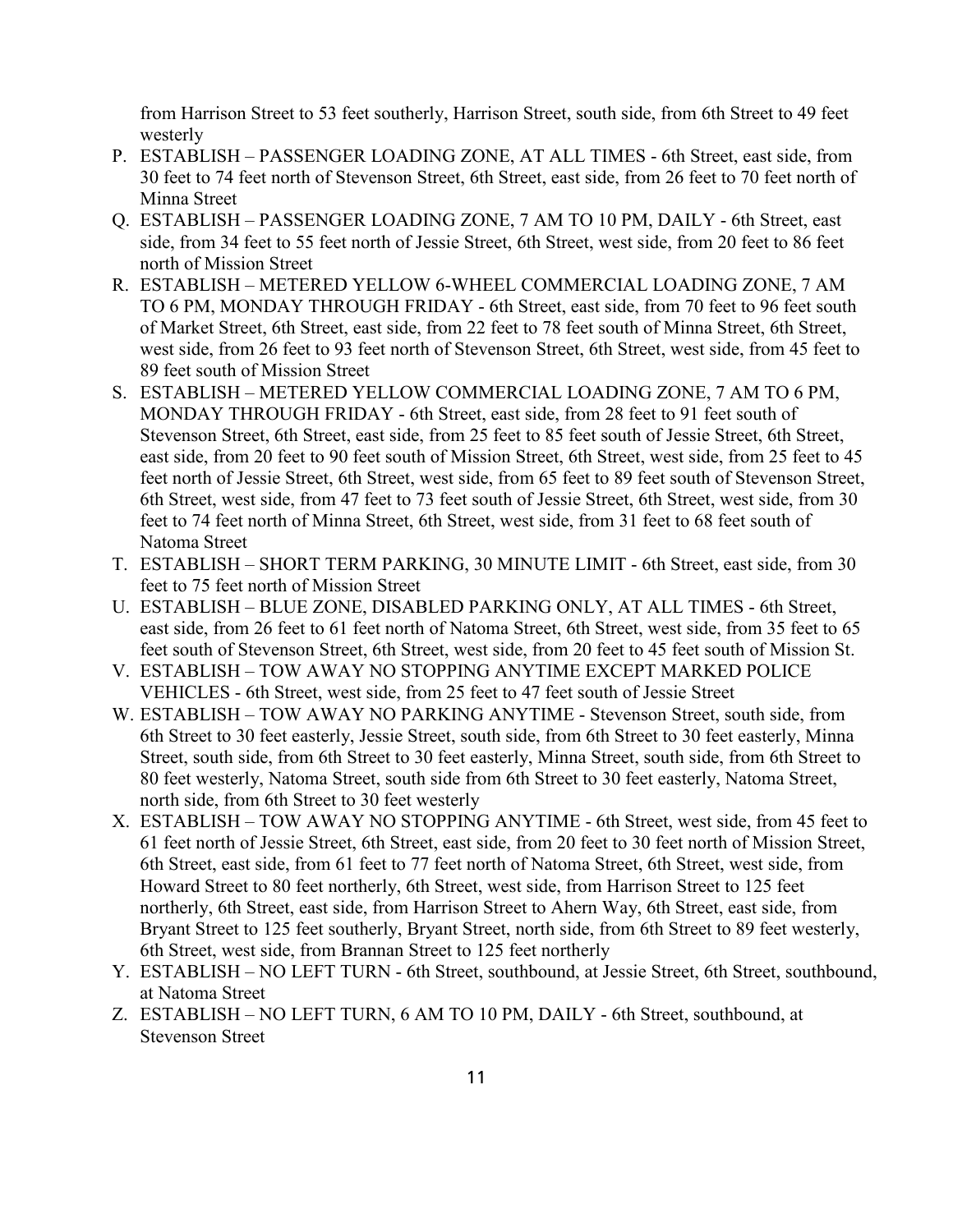- AA. ESTABLISH NO LEFT TURN AT ALL TIMES EXCEPT MUNI 6th Street, northbound, at Mission Street
- BB. ESTABLISH CROSSWALK 6th Street, north crosswalk, at Stevenson Street, 6th Street, south crosswalk, at Stevenson Street, 6th Street, north crosswalk, at Minna Street, 6th Street, north crosswalk, at Natoma Street, 6th Street, south crosswalk, at Natoma Street. (Explanatory documents include a staff report, resolution, map, graphics and environmental documents. The proposed action is the Approval Action as defined by the S.F. Administrative Code Chapter 31.)

Items 12 and 13 were called together.

Tom Maguire, Director, Sustainable Streets discussed the streetscape improvements under consideration including safety, public outreach, congestion growth and moving traffic across the district.

Shayda Haghdoo, Transportation Planner, presented the item.

PUBLIC COMMENT:

Members of the public expressing support: Charles Deffarges, Bryant de Venecia, Kevin Stull, Cathy DeLuca, Simon Bertrang, Natasha Opfell, Margarita Mena, Rachel Lastimosa, David Lewis, Yennga Khuong, Paul Barrera, Matthew Burright, Roan Kattouw, Christine Johnson, Emil Lawrence, Dan Jordan, and Howard Strassner, Luis Salano, Lillian Grace, and Phil Sterling.

Members of the public expressing opposition: Kevin Carroll, Jannely Rodriguez, Jaron Webb, Jon Handlery, DeeDee Workman, Karin Flood, and Jessica Lum.

Director Borden requested information about the traffic choke points north of Market.

Board Sec. Boomer noted that the phase "a parking protected bikeway" needed to be deleted from the resolved clause for 6<sup>th</sup> St.

RESOLUTION 181016-140

On motion to approve with the deletion:

ADOPTED: AYES – Borden, Brinkman, Eaken, Heinicke, Hsu, and Rubke,

NAYES - Torres

13. Approving the Safer Taylor Street Project parking and traffic modifications to improve traffic safety and provide community-desired street enhancements on Taylor Street from Market to Sutter streets as follows:

- A. ESTABLISH NO LEFT TURN Taylor Street, northbound, at Eddy Street
- B. ESTABLISH TOW-AWAY, NO STOPPING ANYTIME (SIDEWALK WIDENING) Taylor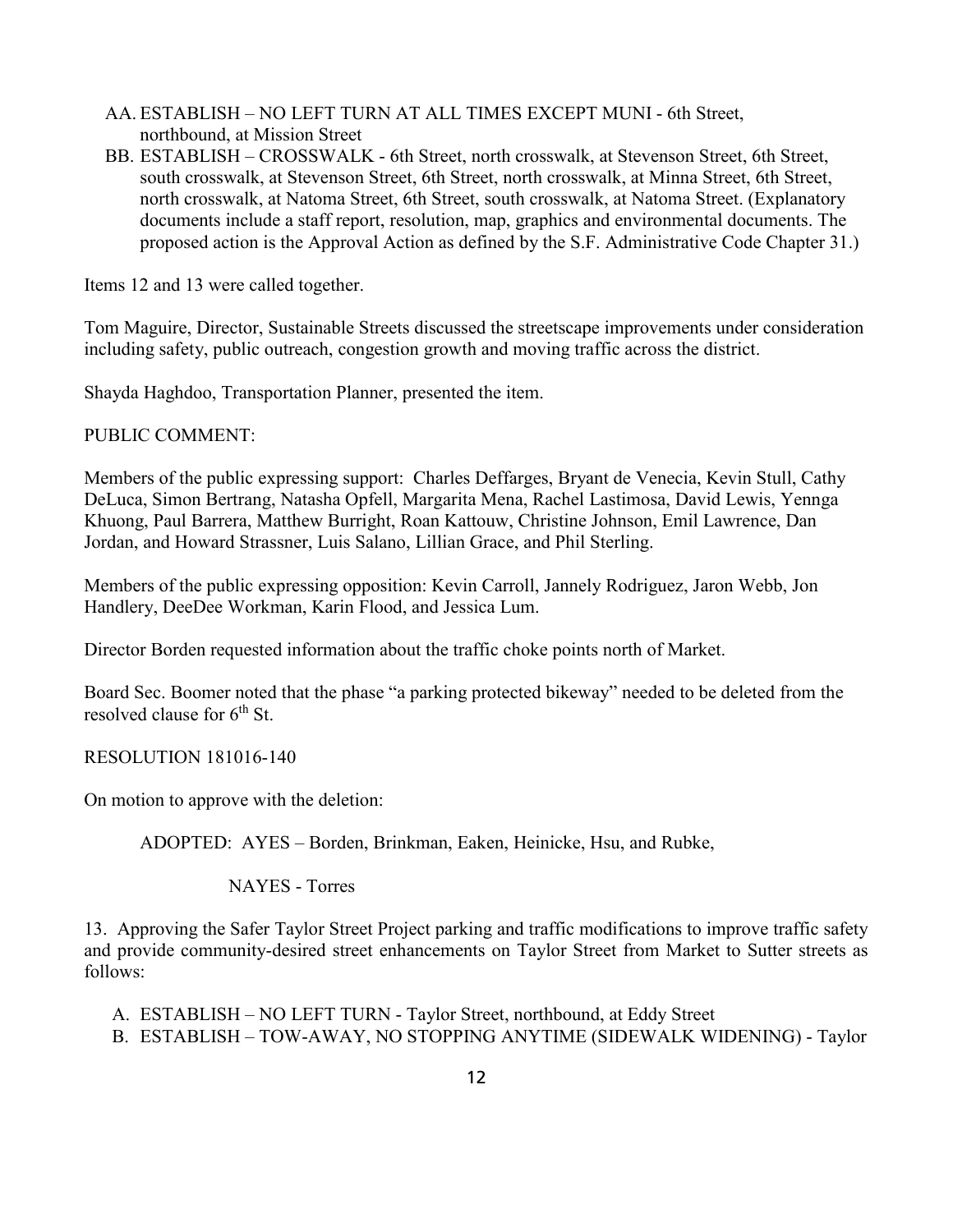Street, west side, from Golden Gate Avenue to 29 feet northerly; Golden Gate Avenue, north side, from Taylor Street to 59 feet westerly; Taylor Street, west side, from Turk Street to 22 feet southerly; Turk Street, north side, from Taylor Street to 38 feet westerly; Turk Street, north side, from Taylor Street to 23 feet easterly; Taylor Street, west side, from Turk Street to 20 feet northerly; Taylor Street, west side, from Eddy Street to 20 feet southerly; Eddy Street, south side, from Taylor Street to 20 feet westerly; Eddy Street, south side, from Taylor Street to 64 feet easterly; Eddy Street, north side, from Taylor Street to 20 feet westerly; Eddy Street, north side, from Taylor Street to 24 feet easterly; Taylor Street, west side, from Ellis Street to 47 feet southerly; Taylor Street, east side, from Ellis Street to 45 feet southerly; Taylor Street, west side, from 27 feet to 51 feet north of Ellis Street; Ellis Street, north side, from Taylor Street to 63 feet westerly; Ellis Street, north side, from Taylor Street to 23 feet; Ellis Street, south side, from Taylor Street to 23 feet easterly; Taylor Street, west side, from O'Farrell Street to 32 feet southerly; Taylor Street, east side, from Ellis Street to 18 feet northerly; Taylor Street, east side, from O'Farrell Street to 30 feet southerly; O'Farrell Street, south side, from Taylor Street to 18 feet easterly; Taylor Street, west side, from O'Farrell Street to 18 feet northerly; Taylor Street, east side, from O'Farrell Street to 18 feet northerly; Taylor Street, east side, from Geary Street to 35 feet southerly; Taylor Street, west side, from Geary Street to 33 feet southerly; Post Street, south side, from Taylor Street to 63 feet easterly; Post Street, south side, from Taylor Street to 20 to 23 feet westerly; Taylor Street, west side, from Geary Street to 20 feet northerly; Taylor Street, east side, from Geary Street to 19 feet northerly; Taylor Street, east side, from Post Street to 33 feet southerly; Post Street, south side, from Taylor Street to 23 feet westerly; Post Street, north side, from Taylor Street to 20 feet westerly; Taylor Street, east side, from Sutter Street to 18 feet southerly; Taylor Street, west side, from Sutter Street to 36 feet; Sutter Street, south side, from Taylor Street to 21 feet westerly

- C. RESCIND GENERAL METERED PARKING Taylor Street, west side, from 119 to 221 feet south of Eddy Street; Taylor Street, west side, from 20 to 80 feet south of Eddy Street; Taylor Street, west side, from 44 to 69 feet south of Ellis Street; Taylor Street, west side, from 132 to 177 feet south of O'Farrell Street; Golden Gate Avenue, north side, from 81 to 103 feet west of Taylor Street; Turk Street, north side, from 40 to 60 feet west of Taylor Street; Eddy Street, north side, from 34 to 56 feet west of Taylor Street
- D. RESCIND PASSENGER LOADING ZONE, DURING PERFORMANCES Taylor Street, west side, from 33 to 55 feet north of Golden Gate Avenue
- E. RESCIND PASSENGER LOADING ZONE, 7 AM TO 10 PM, DAILY Taylor Street, west side, from 80 to 119 feet south of Eddy Street
- F. RESCIND PASSENGER LOADING ZONE Taylor Street, west side, from 88 to 132 feet south of O'Farrell Street
- G. RESCIND METERED YELLOW ZONE, 7 AM TO 6 PM, MONDAY THROUGH FRIDAY Taylor Street, west side, from 177 to 223 feet south of O'Farrell Street; Taylor Street, west side, from 22 to 44 feet south of Ellis Street; Taylor Street, west side, from 10 to 54 feet north of Turk Street; Taylor Street, west side, from 55 to 253 feet north of Golden Gate Avenue
- H. RESCIND METERED YELLOW ZONE, 6-WHEEL COMMERCIAL LOADING, 7 AM TO 6 PM, MONDAY THROUGH FRIDAY - Taylor Street, west side, from 28 to 88 feet south of O'Farrell Street
- I. ESTABLISH GENERAL METERED PARKING Taylor Street, west side, from 42 to 60 feet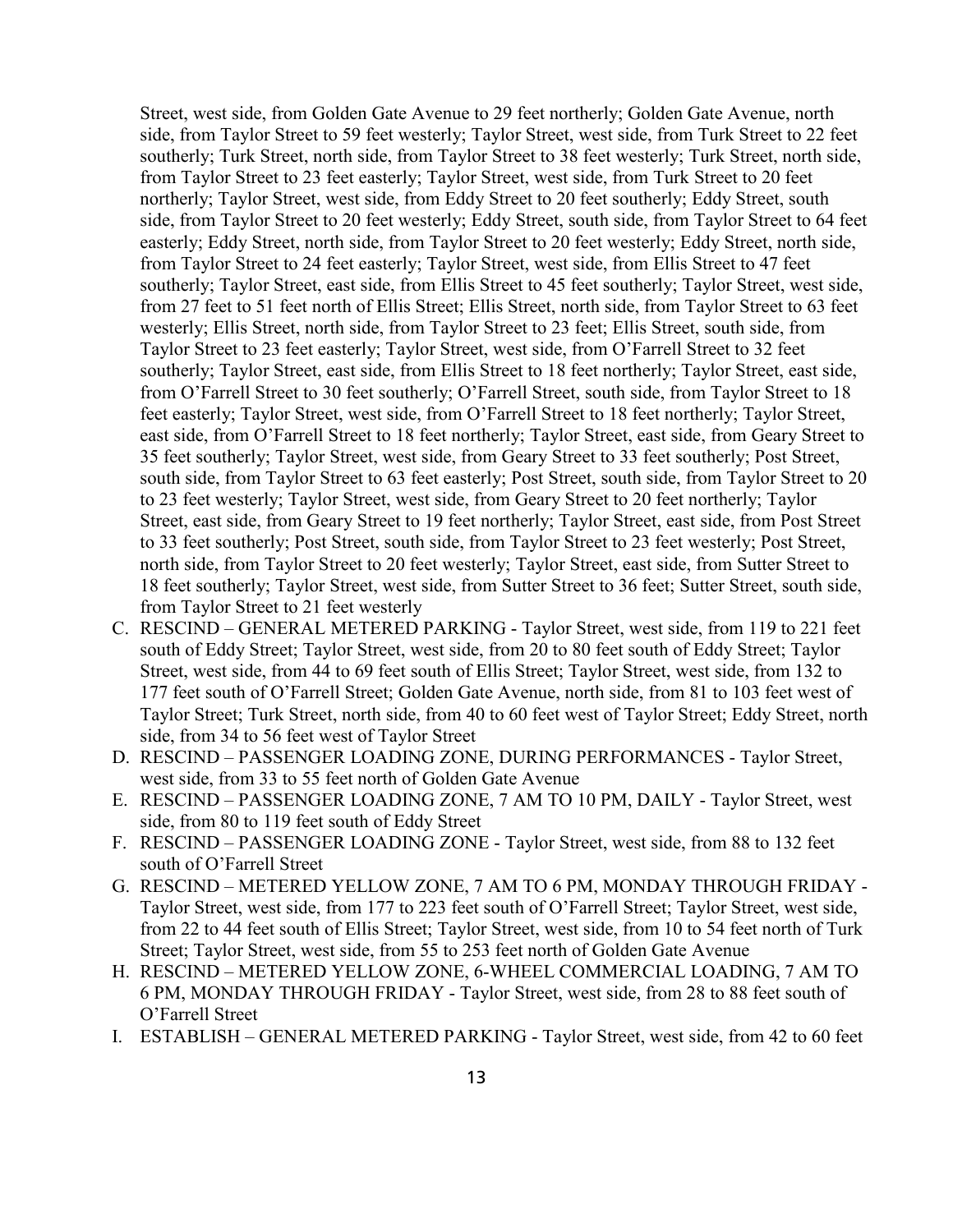south of Eddy Street; Taylor Street, west side, from 110 to 210 feet south of Eddy Street

- J. ESTABLISH PASSENGER LOADING ZONE, 7 AM TO 10 PM, DAILY Taylor Street, west side, from 60 to 110 feet south of Eddy Street
- K. ESTABLISH PASSENGER LOADING ZONE, 4 PM TO 6 PM, MONDAY THROUGH FRIDAY - Taylor Street, east side, from 19 to 32 feet north of Geary Street
- L. ESTABLISH PASSENGER LOADING ZONE Taylor Street, west side, from 92 to 139 feet south of O'Farrell Street; Taylor Street, west side, from 182 to 225 feet south of O'Farrell Street
- M. ESTABLISH PASSENGER LOADING ZONE, DURING PERFORMANCES Taylor Street, west side, from 29 to 73 feet north of Golden Gate Avenue; Golden Gate Avenue, north side, from 81 to 103 feet west of Taylor Street
- N. ESTABLISH METERED YELLOW ZONE, 7 AM TO 6 PM, MONDAY THROUGH SATURDAY - Eddy Street, north side, from 20 to 56 feet west of Taylor Street
- O. ESTABLISH METERED YELLOW ZONE, 7 AM TO 6 PM, MONDAY THROUGH FRIDAY - Taylor Street, west side, from 20 to 42 feet south of Eddy Street; Taylor Street, west side, from 136 to 182 feet south of O'Farrell Street; Taylor Street, west side, from 47 to 69 feet south of Ellis Street; Taylor Street, east side, from 19 to 32 feet north of Geary Street; Taylor Street, west side, from 20 to 64 feet north of Turk Street; Taylor Street, west side, from 73 to 253 feet north of Golden Gate Avenue
- P. ESTABLISH METERED YELLOW ZONE, 6-WHEEL COMMERCIAL LOADING, 7 AM TO 6 PM, MONDAY THROUGH FRIDAY - Taylor Street, west side, from 32 to 92 feet south of O'Farrell Street; Taylor Street, east side, from 45 to 89 feet south of Ellis Street
- Q. ESTABLISH BLUE ZONE Taylor Street, east side, from 4 to 32 feet north of Derby Street; Turk Street, north side, from 38 to 60 feet west of Taylor Street (Explanatory documents include a staff report, graphic and resolution. The proposed action is the Approval Action as defined by the S.F. Administrative Code.)

Items 12 and 13 were called together.

Shivam Vohra, Project Manager, Safer Taylor Street Project, presented the item.

RESOLUTION 181016-141

On motion to approve:

ADOPTED: AYES – Borden, Brinkman, Eaken, Heinicke, Hsu, and Rubke,

NAYES - Torres

14. Approving parking and traffic modifications to improve pedestrian visibility and calm traffic on Lower Great Highway from Lincoln Way to Sloat Boulevard as part of the Lower Great Highway Pedestrian Improvements (Near-Term) project as follows:

A. ESTABLISH – RED ZONE - Lower Great Highway, east side, from Lincoln Way to 20 feet southerly; Lower Great Highway, east side, from Irving to 20 feet southerly; Lower Great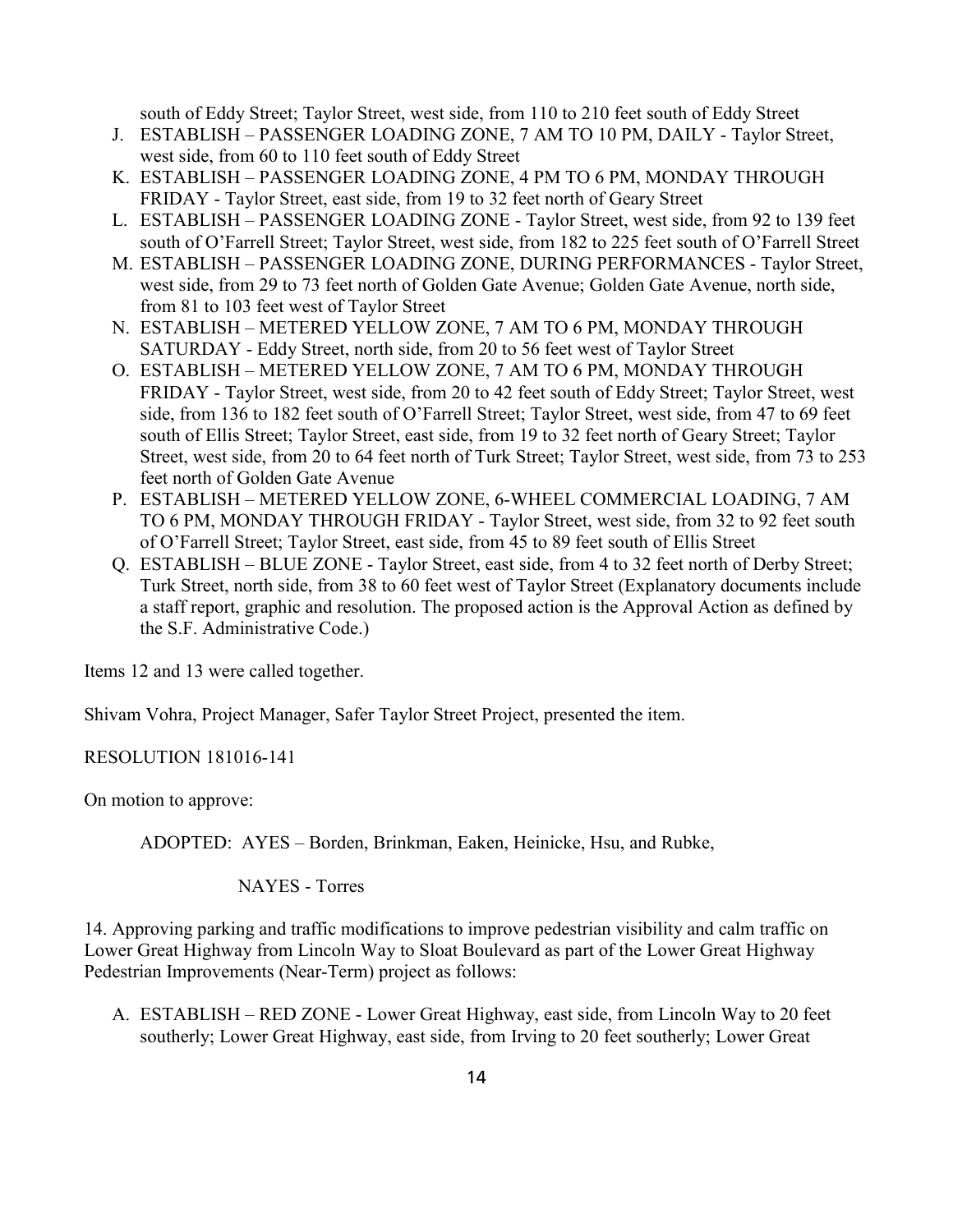Highway, east side, from Kirkham Street to 27 feet southerly; Lower Great Highway, east side, from Lawton to 20 feet southerly; Lower Great Highway, east side, from Moraga Street to 21 feet southerly; Lower Great Highway, east side, from Noriega Street to 24 feet southerly; Lower Great Highway, east side, from Ortega Street to 22 feet southerly; Lower Great Highway, east side, from Pacheco Street to 14 feet southerly; Lower Great Highway, east side, from Quintara Street to 14 feet southerly; Lower Great Highway, east side, from Rivera Street to 20 feet southerly; Lower Great Highway, east side, from Santiago Street to 20 feet southerly; Lower Great Highway, east side, from Vicente Street to 20 feet southerly; Lower Great Highway, east side, from Cutler Street to 18 feet southerly; Lower Great Highway, east side, from Wawona Street to 10 feet southerly; Lower Great Highway, east side, from Sloat Boulevard to 54 feet northwesterly; Lower Great Highway, west side, from Kirkham Street to 20 feet northerly; Lower Great Highway, west side, from Kirkham Street, south crosswalk, to 20 feet northerly; Lower Great Highway, west side, from Moraga Street to 20 feet northerly; Lower Great Highway, west side, from Moraga Street, south crosswalk, to 20 feet northerly; Lower Great Highway, west side, from Noriega Street to 20 feet northerly; Lower Great Highway, west side, from Noriega Street, south crosswalk, to 20 feet northerly; Lower Great Highway, west side, from Ortega Street to 20 feet northerly; Lower Great Highway, west side, from Ortega Street, south crosswalk, to 20 feet northerly; Lower Great Highway, west side, from Pacheco Street to 20 feet northerly; Lower Great Highway, west side, from Pacheco Street, south crosswalk, to 20 feet northerly; Lower Great Highway, west side, from Quintara Street to 20 feet northerly; Lower Great Highway, west side, from Quintara Street, south crosswalk, to 20 feet northerly; Lower Great Highway, west side, from Rivera Street, south crosswalk, to 20 feet northerly; Lower Great Highway, west side, from Santiago Street to 20 feet northerly; Lower Great Highway, west side, from Santiago Street, south crosswalk, to 20 feet northerly; Lower Great Highway, west side, from Taraval Street to 20 feet northerly; Lower Great Highway, west side, from Taraval Street, south crosswalk, to 20 feet northerly; Lower Great Highway, west side, from Vicente Street to 20 feet northerly; Lower Great Highway, west side, from Vicente Street, south crosswalk, to 20 feet northerly; Lower Great Highway, west side, from Sloat Boulevard to 20 feet northerly

B. ESTABLISH - 45 DEGREE ANGLED PARKING - Lower Great Highway, west side, from Kirkham Street to 22 feet north of Lawton Avenue. (Explanatory documents include a staff report, map and resolution. For every parking and traffic modification that received a categorical exemption, the proposed action is the Approval Action as defined by Chapter 31 of the San Francisco Administrative Code.)

Nick Smith, Project Manager, Lower Great Highway Pedestrian Improvement Project, presented the item.

## PUBLIC COMMENT:

Members of the public expressing support: Roan Kaffouw

Members of the public expressing opposition: Deirdre Golani

RESOLUTION 181016-142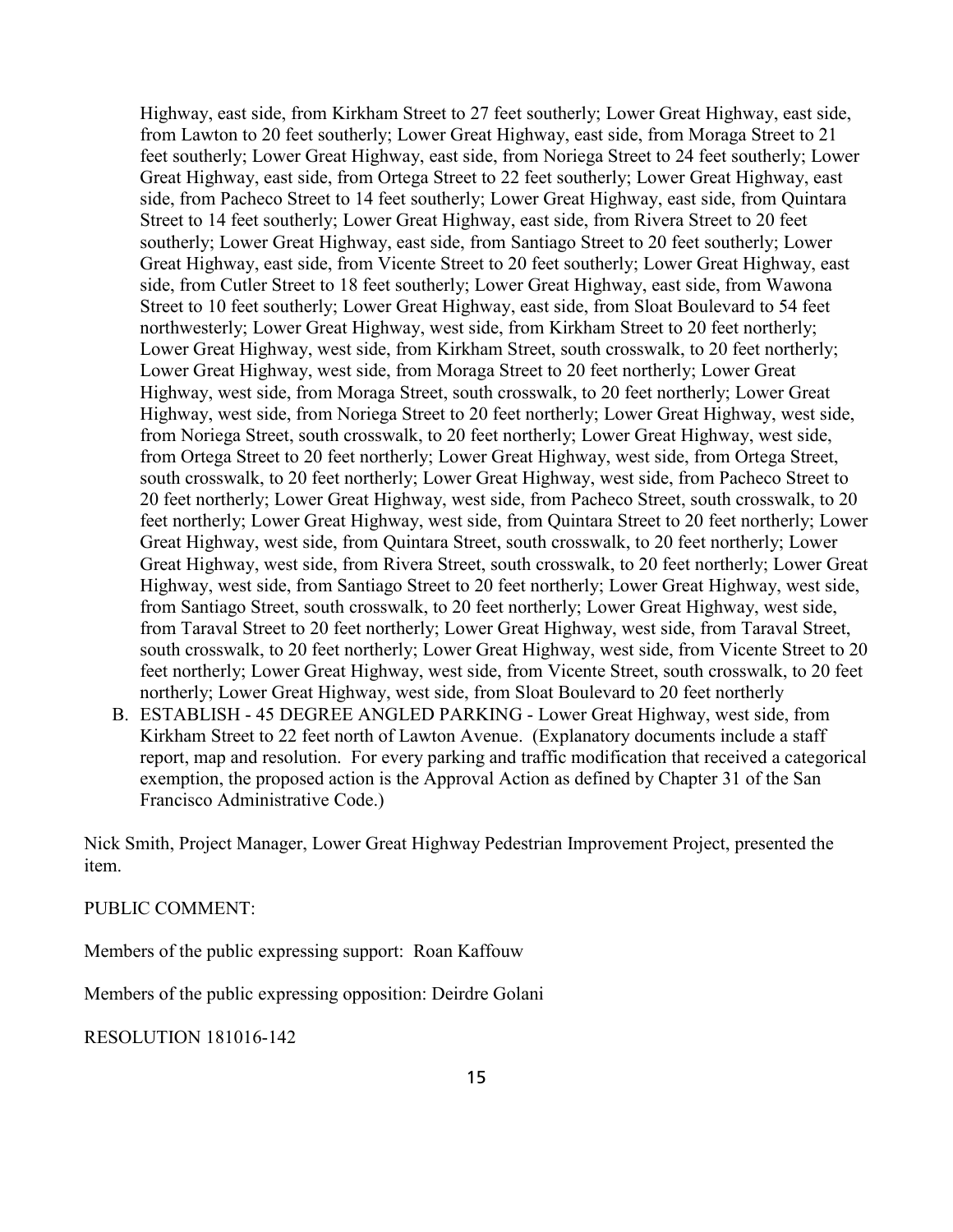On motion to approve:

ADOPTED: AYES – Borden, Brinkman, Eaken, Heinicke, Hsu, and Rubke

ABSENT - Torres

SPECIAL ORDER – 3:30 pm (This item shall not be heard prior to its scheduled time on the calendar.)

15. Amending Transportation Code Division II, Article 300, Section 320 to eliminate the fee for continued operation of a medallion upon death, suspension or revocation of medallion holder and Article 1100, Sections 1101 – 1105, 1109, 1116, 1118 and 1120 to reform the taxicab medallion system by eliminating the requirement that only San Francisco taxi drivers be allowed to purchase a medallion, eliminating the driving requirement for transferable medallion holders, allowing transferable medallions to be held by individuals, business entities, and joint tenants up to a maximum of 50 medallions per entity, to give the Director of Transportation the authority to impose restrictions on the types of medallions authorized to operate a taxicab trip originating at San Francisco International Airport, to eliminate the 5% medallion retransfer fee for a period of three years, and to not renew Corporate and Pre-K medallions after June 30, 2019. (Explanatory documents include a staff report, amendments and resolution.)

Kate Toran, Director, Taxis and Accessible Services presented the item.

Seth Morgan, Transportation Planner, San Francisco Airport, discussed congestion at the airport relating to Transportation Network Companies (TNCs) and taxis.

Lee Hepner, Legislative Aide to Supervisor Aaron Peskin, stated that TNCs contribute to at least 50% of congestion in San Francisco. He expressed appreciation to staff for keeping Sup. Peskin's office briefed. The Board can act on the recommendations independently. He expressed support for the open buyers' market and authorizing the waiver of the 5% retransfer fee. Supervisors are concerned about the lack of analysis for other reforms. They are opposed to expanding the supply in San Francisco, limiting access to the airport. It would devalue medallions that are not able to go to the airport. The SFMTA has no jurisdiction to regulate TNCs but the airport has the ability to regulate the number of TNCs at the airport. Supervisors are opposed to balancing fleet size on the non-renewal of corporate and pre-K medallions. That recommendation should be put on hold.

## PUBLIC COMMENT:

Members of the public expressing support: Syed Mohsin

Members of the public expressing opposition: Nathan Dwiri, John Lazar, Jonathan Oliver, Robert Cesana, Carl Mcmurdo, Marcelo Fonseca, Corey Lamb, Antonio Yon, Emile Lawrence, Joan Fisher, Joel Herschkorn, Vaheed Mojabi, Evelyn Poquetz, Greg Cochran, Charles Pipher, Mychael Monroe, Barry Taranto, Bakir Huss, Mohidi Erhzl, Phil Sterlin, Barry Korengold, Apollo Kahl, David Smith,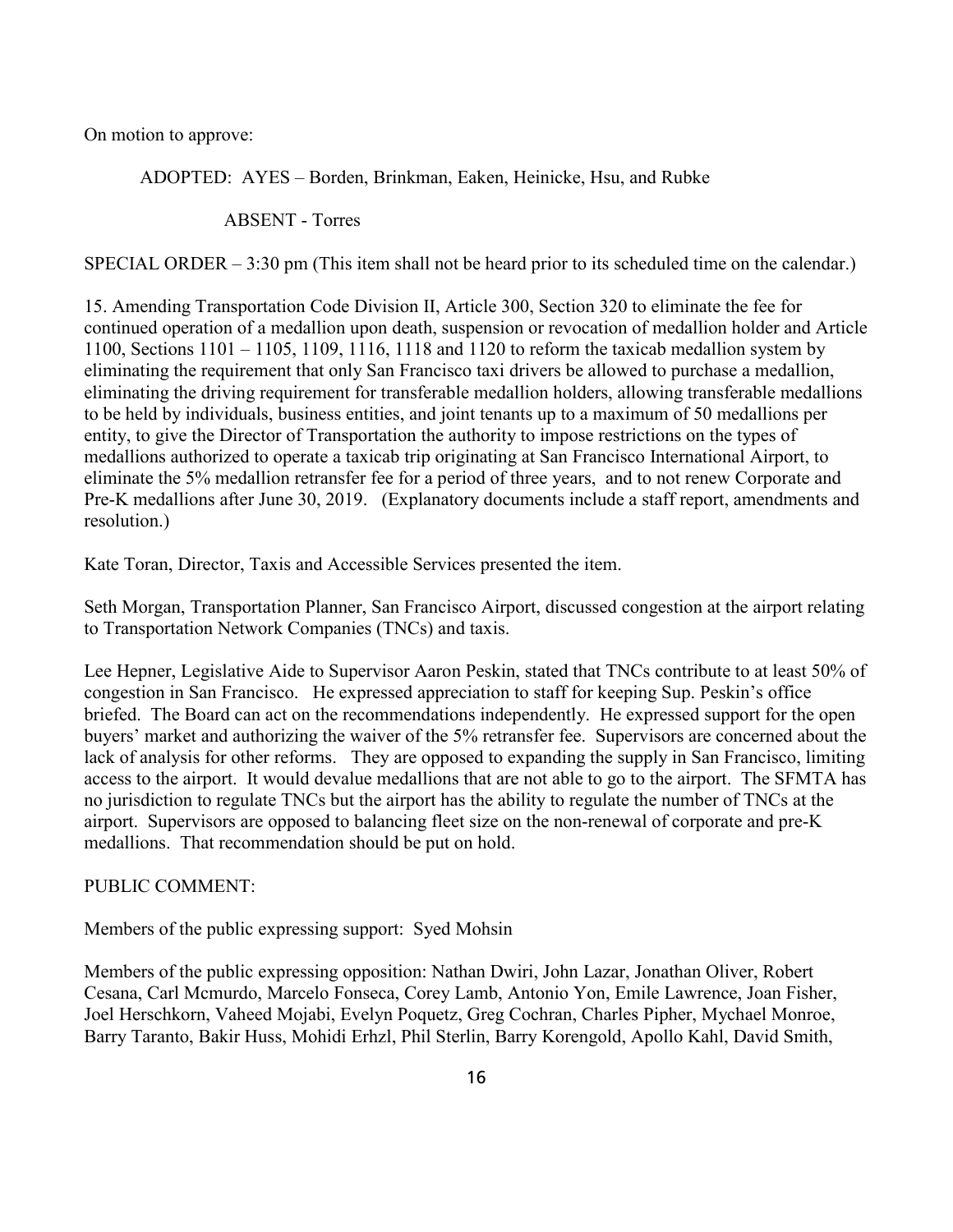Harbir Batth, Arshad, Shafiq Ahmed, Mohammad Safdai, Kamaljit Singh, Wondwossen Mekberg, Ali Sen, Ben Valis, Ashwani Aeri, Lakew Melese, Mostafa Syed, Matt Sutter, Martin Kazinski, Ejaz Ahmed, Inderjit Ghotra, Tariq Mehmood, Sukma Widjaja, Mike Spain, Ron Collins, Mary McGuire, Joba Yezihlen, Stewart Rosen, Francisco da Costa, Evelyn Engel, Taylor Ahlgren, Ron Wolter, Lawrence Paul, Edward Escobar, Sansome, Tatyana Shuaygman, Jacob Mayzel, Douglas O'Connor, Jim Margolis, Charles Rathbone, Bettina Cohen, Herbert Weiner, Rua Graffis, Austin Peterson, Claire Motley, Namdev Sharma, Peter Witt, Zuhair, Ron Lee, George Lee, Ayaz, Jim Gillespie, Liz Bradley, Andrew Sun, Chris Sweis, Sai Lee, Mark Gruberg, Peter Miller, Christian Lewis, Abraham Yohannes, Sayes, and Gregory Cutino

Peter Witt provided a written statement for inclusion in the minutes as follows:

-Native San Franciscan. 26-year taxi driver. - Don't know how to save a torpedoed ship. - Last year, I loaned Mr. Schaller my 2005-06 report - About taxi customer's service. It cost a pretty penny, - I Demand it back! - Not about me…it's about taxi service. - Doesn't do any GOOD !! ……..to CONCEAL – the facts. Prop K produced a quality driver. Knowledgeable….SOME might say ?? IN particular …………TAXI CUSTOMERS. - WIT-OUT FACTS, U can say ………ANYTHING YOU WANT. Like Jordan Thigpen's 2007……Staff report. 17 YEARS ---- OVER- 17,000 Customers surveyed, - Stopped submitted the surveys to MTA,…in 2014. Failure to communicate and define "TAXI SERVICE" in real time, --- I'm – Disenfranchised – SFTAXI DRIVERS had value ONCE. – YELLOW DISPATCH SUCKED! 2 undisputed facts !! – MTA/TAXI MERGER produces taxi foreclosures. "NOT SERVICE". DATA shows SFMTA'S real worth and PROP K's.

Director Torres left the meeting.

RESOLUTION 181016-143

On motion to amend by removing the non-renewal of Corporate/Pre-K Medallions:

ADOPTED: AYES – Borden, Brinkman, Eaken, Heinicke, Hsu, and Rubke,

ABSENT - Torres

On motion to approve delegation to the Director of Transportation the authority to limit types of medallions to pick up at the San Francisco Airport with a report to the Board of Directors prior to implementation and a quarterly report thereafter; open up the buyers' market; and waive the 5% retransfer fee:

ADOPTED: AYES –Brinkman, Eaken, Heinicke, and Rubke,

NAYES – Borden and Hsu

ABSENT – Torres